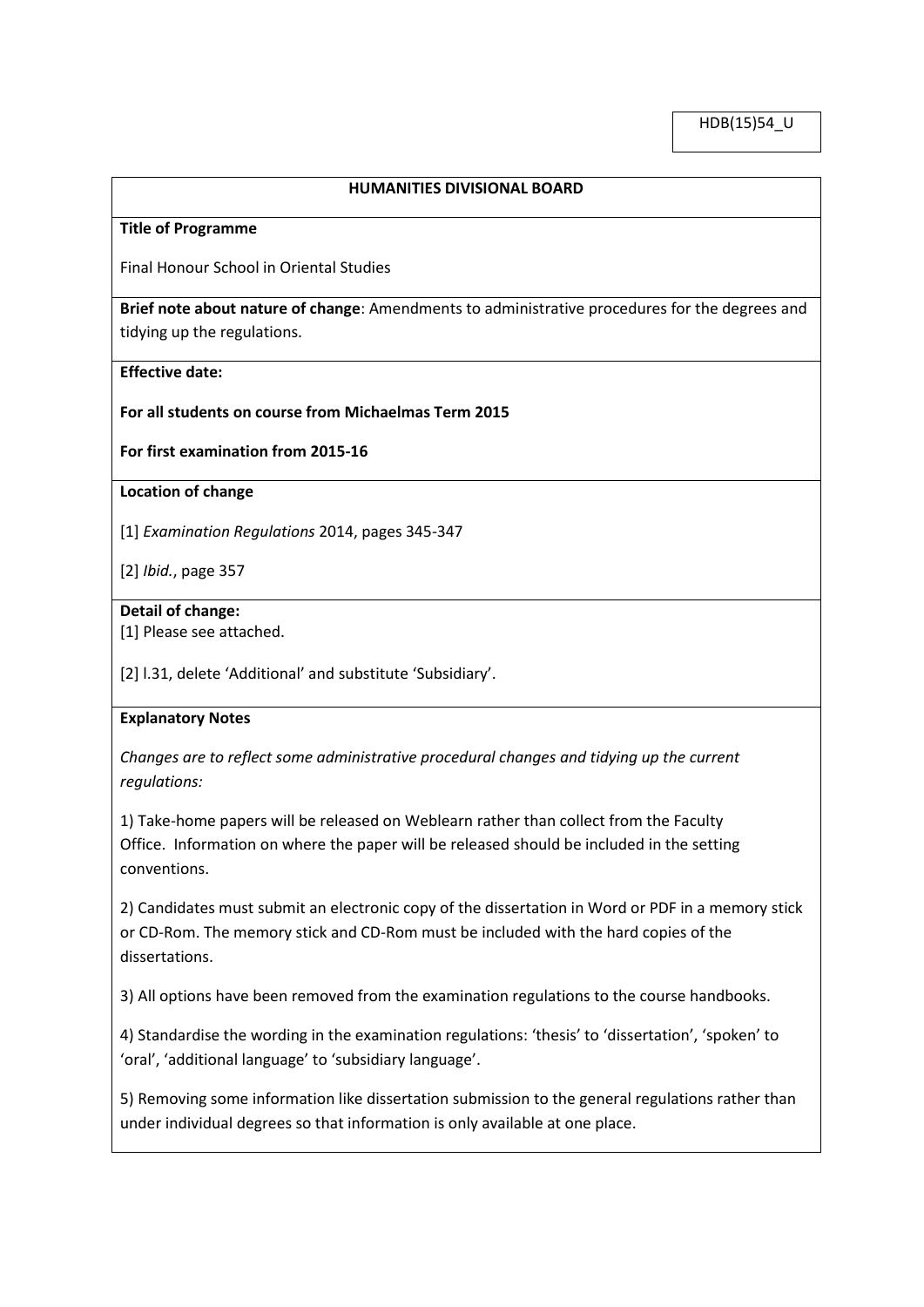- 1. The main subjects of the examination in the Honour School of Oriental Studies shall be Arabic, Chinese, Egyptology and Ancient Near Eastern Studies, Hebrew, Japanese, Jewish Studies, Persian, Sanskrit, and Turkish, together with such other subjects as may be determined by the Board of the Faculty of Oriental Studies.
- 2. Every candidate in the examination shall be required to offer one of the main subjects listed above: candidates offering one of the above languages shall also be required to show an adequate knowledge of the literature and history of the civilization concerned, and candidates offering a history subject listed above shall also be required to show an adequate knowledge of the language concerned.
- 3. No candidate shall be admitted to examination in this school unless he or she has either passed or been exempted from the First Public Examination.
- 4. In the Class List issued by the examiners in the Honour School of Oriental Studies the main subject and (where appropriate) additional subsidiary language offered by each candidate who obtains Honours shall be indicated.
- 5. Any candidate whose name has been placed in the Class List, upon the result of the examination in any one of the subjects mentioned in clause 1, shall be permitted to offer himself or herself for examination in any other of the subjects mentioned in the same clause at the examination in either the next year or the next year but one, provided always that he or she has not exceeded six terms from the date on which he or she first obtained Honours in a Final Honour School, and provided that no such candidate shall offer any of the main subjects already offered by him or her in the School of Oriental Studies.
- 6. The examination in this school shall be under the supervision of the Board of the Faculty of Oriental Studies, which shall make regulations concerning it subject always to the preceding clauses of this sub-section.

## **B**

Candidates, except in the case of Arabic, proposing to offer a Special Subject not included in the lists below must obtain the approval of the board both for their subject and for the treatises or documents (if any) which they propose to offer with it.

Except in the case of Arabic, Chinese and Japanese, if the candidate so desires and the board thinks it appropriate, such a Special Subject may be examined in the form of a dissertation.

All dissertation titles must be approved by the Board of the Faculty of Oriental Studies. Applications for approval must be made by Monday Wk 0 of Hilary Term in the year of the exams.

For the submission of all dissertations, two copies two typewritten copies and an electronic copy in PDF format in a memory stick or CD, of the dissertation and a signed declaration form certifying that the dissertation is the candidate's own work must be sent to the Chair of Examiners, Honour School of Oriental Studies, c/o Examination Schools, High Street, Oxford, not later than 12 noon on Friday of the tenth week of the Hilary Term preceding the examination. The dissertation must not bear the candidate's name, but only the examination number. A signed statement that the dissertation is the candidate's own work should be submitted separately in a sealed envelope, to the Chair of Examiners (forms are available from the Faculty Office, Oriental Institute). Theses Dissertations previously submitted for the Honour School of Oriental Studies may be resubmitted. No dissertationthesis will be accepted if it has already been submitted, wholly or substantially, for another Honour School or degree of this University, or for a degree of any other institution. It is recommended that tThe dissertation shall not exceed 15,000 words.

All applications for approval by the board must be sent to the Secretary of the Board of the Faculty of Oriental Studies, Oriental Institute, on or before the Monday in the second week of the Michaelmas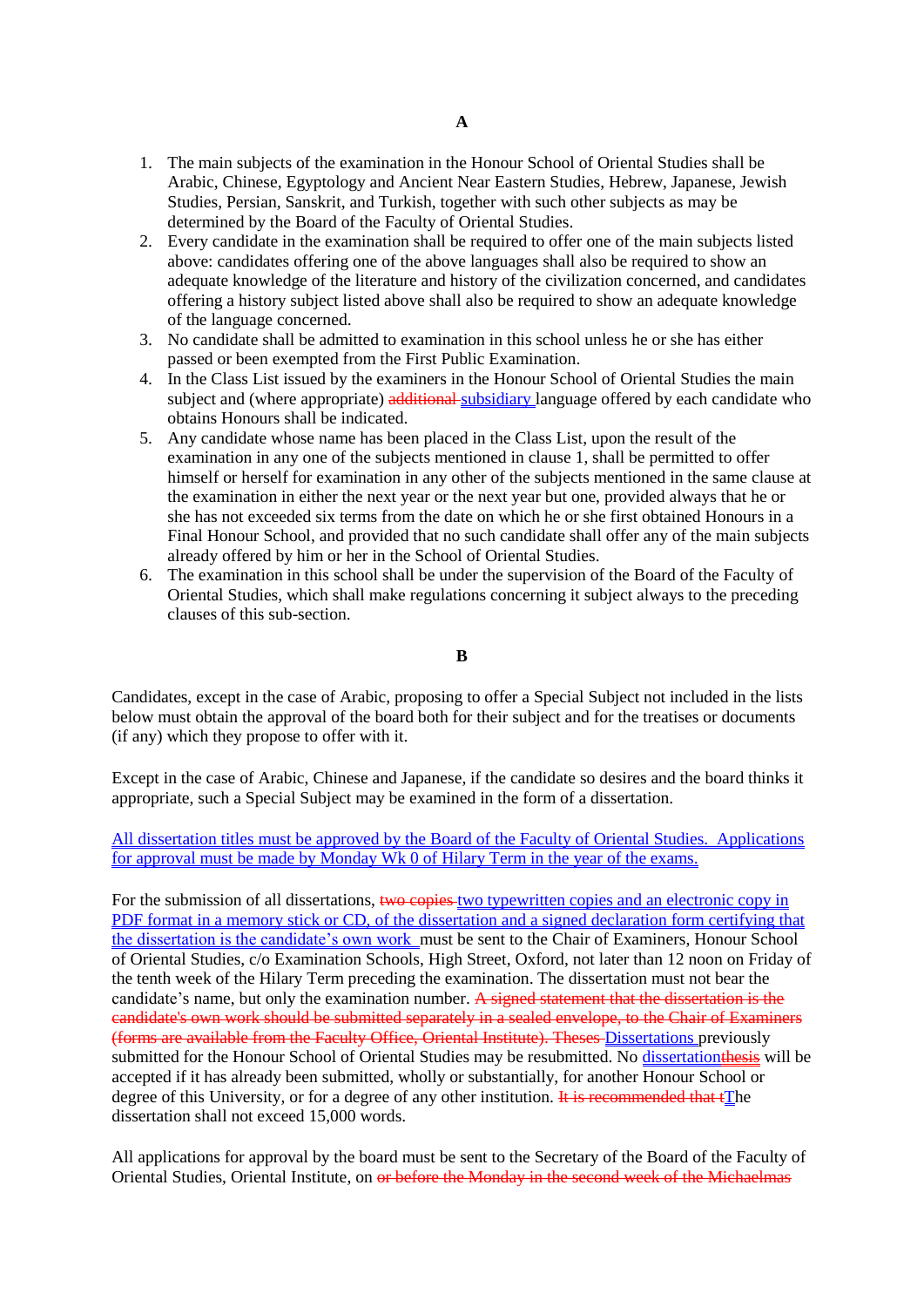Full Term preceding the examination, the date published in the course handbook and must be accompanied by two copies of a list of the treatises or documents (if any) offered.

**All candidates must give notice, on their examination entry forms, of their Special Subjects and choice of books or subjects, where alternatives exist, to the Registrar on or before the Friday in the fourth week of the Michaelmas Full Term preceding the examination.** The notice must specify the subject so offered, and, if a subject specially approved by the board, also the treatises or original documents (if any) which it has approved.

### **Any cCandidates may be examined viva voce.**

# **The editions of texts specified in the course handbooks are the ones which will be used for the reproduction of material for examination purposes, not necessarily the ones which provide the most useful material for the study of the texts concerned.**

For those papers where a selection of unspecified texts is to be examined, the selection of texts will be reported to the Undergraduate Studies Committee of the board at its first meeting in Hilary Term for the examination in the next academic yearyear of the examination, and copies of the lists of selected texts will be available for candidates not later than Friday of the third week of the same term in the course handbook.

Oral examinations for Arabic, Chinese, Hebrew (Course II) Japanese, Persian, and Turkish will be held in the week before Trinity Full Term in the year in which the Honour School examination is taken.

## REGULATIONS CONCERNING INDIVIDUAL SUBJECTS

The subjects of the school are arranged below in two sections: (i) main subjects; (ii) additional subsidiary languages. Within each section subjects are listed in alphabetical order as follows:

#### [See [Table 22\]](http://www.admin.ox.ac.uk/examregs/11-30ao_S_R_H_S_OF_ORIENTAL_STUDIES.shtml#univ-9780199202669-tableGroup-23)

| <b>Main Subjects</b>                                           | <b>Additional Subsidiary Languages</b> |             |
|----------------------------------------------------------------|----------------------------------------|-------------|
| Arabic                                                         | Akkadian                               | Egyptology  |
| Chinese                                                        | Arabic                                 | Hebrew      |
| Egyptology and Ancient Near Eastern Studies Aramaic and Syriac |                                        | Hindi       |
| Hebrew                                                         | Armenian                               | Hittite     |
| Japanese                                                       | Chinese                                | Japanese    |
| <b>Jewish Studies</b>                                          | Coptic                                 | Korean      |
| Persian                                                        | Persian                                | Old Iranian |
| Sanskrit                                                       | Prakrit                                | Pali        |
| Turkish                                                        | Sanskrit                               | Tibetan     |
|                                                                | Sumerian                               | Turkish     |

In addition, candidates may offer Classics either as a main subject or as an additional subsidiary language in the Honour School of Classics and Oriental Studies.

Candidates offering Arabic, Chinese, Hebrew, Japanese, Persian or Turkish as their main subject *may* offer an additional a subsidiary language as specified below; candidates offering Sanskrit *must* offer an additional a subsidiary language as specified below; and candidates offering Egyptology and